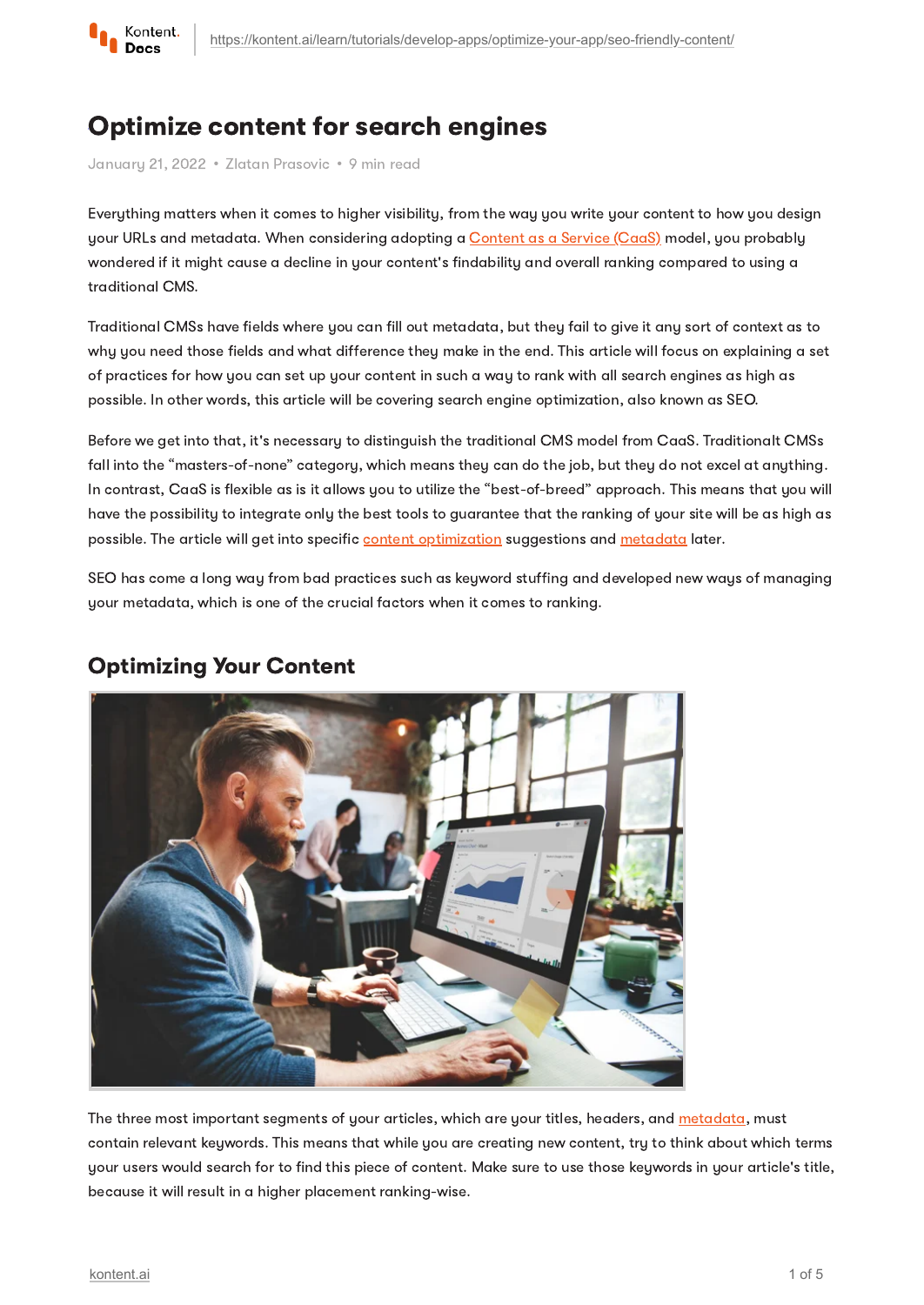

#### Improving your URLs

With Kontent you can use URL slugs to build [high-quality](https://kontent.ai/learn/tutorials/develop-apps/optimize-your-app/seo-friendly-urls/) URLs or you can at any time manually change the URL. This guarantees higher visibility because one of the key metrics Google pays attention to is whether the URL is [SEO-friendly](https://backlinko.com/hub/seo/urls) . If you compare and

, the later one will score higher in

Google rankings.

### Improving readability

You can test your content before releasing it, such as by using tools that measure its [readability](https://contentmarketinginstitute.com/2018/10/boost-content-readability/) score  $\boxtimes$ . If your content has a high readability score that means that it is simple to understand (for example, a value between 60 and 80 should be easy for a 12–15-year-old to understand). If you have content ready which you would like to test for [readability](https://www.webfx.com/tools/read-able/), you can try this free WebFxs readability tool . It can test your entire webpage by providing the URL, or you can copy and paste your content to test the readability before publishing.

### Decreasing render time

Another key metric when it comes to your website ranking is the [render](https://unbounce.com/page-speed-report/) time  $\mathbb{C}$  and if you have scripts running on your page that prevent it from being crawled. What you can use to test how Google or Bing see your page is  $\frac{\text{Fetch } \Box}{\text{Copy}}$  $\frac{\text{Fetch } \Box}{\text{Copy}}$  $\frac{\text{Fetch } \Box}{\text{Copy}}$  the URL of your website, then select a User Agent, the default one selected is Google. Make sure to tick the option Render because it will return valuable information such as which parts of your website are blocked from crawling and why. It will also list your render time, which is vital as multiple studies have confirmed that over 80% of users will leave a page if it fails to load in under three seconds. This means that your website's bounce rate will be quite high, which will cause your rankings to drop significantly. You can also test page speed using Google's [PageSpeed](https://pagespeed.web.dev/) Insights <sup>o</sup> by providing your website URL.

To see if you are on the right path, compare the numbers that you receive for your website with one of the industry titans (Google, Facebook, and so forth) and make decisions based on the results to continuously improve traffic to your site. Please note that Fetch only works on live websites. A workaround would be to create a preview [environment](https://kontent.ai/learn/tutorials/develop-apps/build-strong-foundation/set-up-preview/) and then use the link in Fetch to test your content before publishing it.

### <span id="page-1-0"></span>Metadata in CaaS

### Implementing snippets

When talking about metadata, there are two types, website and content metadata. One way to understand the difference between website and content metadata is that structural (or website) metadata defines the form fields for the information you want to gather and descriptive (or content) metadata provides the values for those fields. Simply put, website metadata determines the structure or layout of the page and content metadata then passes the content into the layout. Metadata definitions that can be defined and move along with the content via API.

To add metadata, it's recommended to use [snippets.](https://kontent.ai/learn/tutorials/manage-kontent/content-modeling/reuse-elements-with-snippets/) This will allow you to add metadata to any content type, and if you create a similar content type, snippets can be reused for that purpose. For example, if your website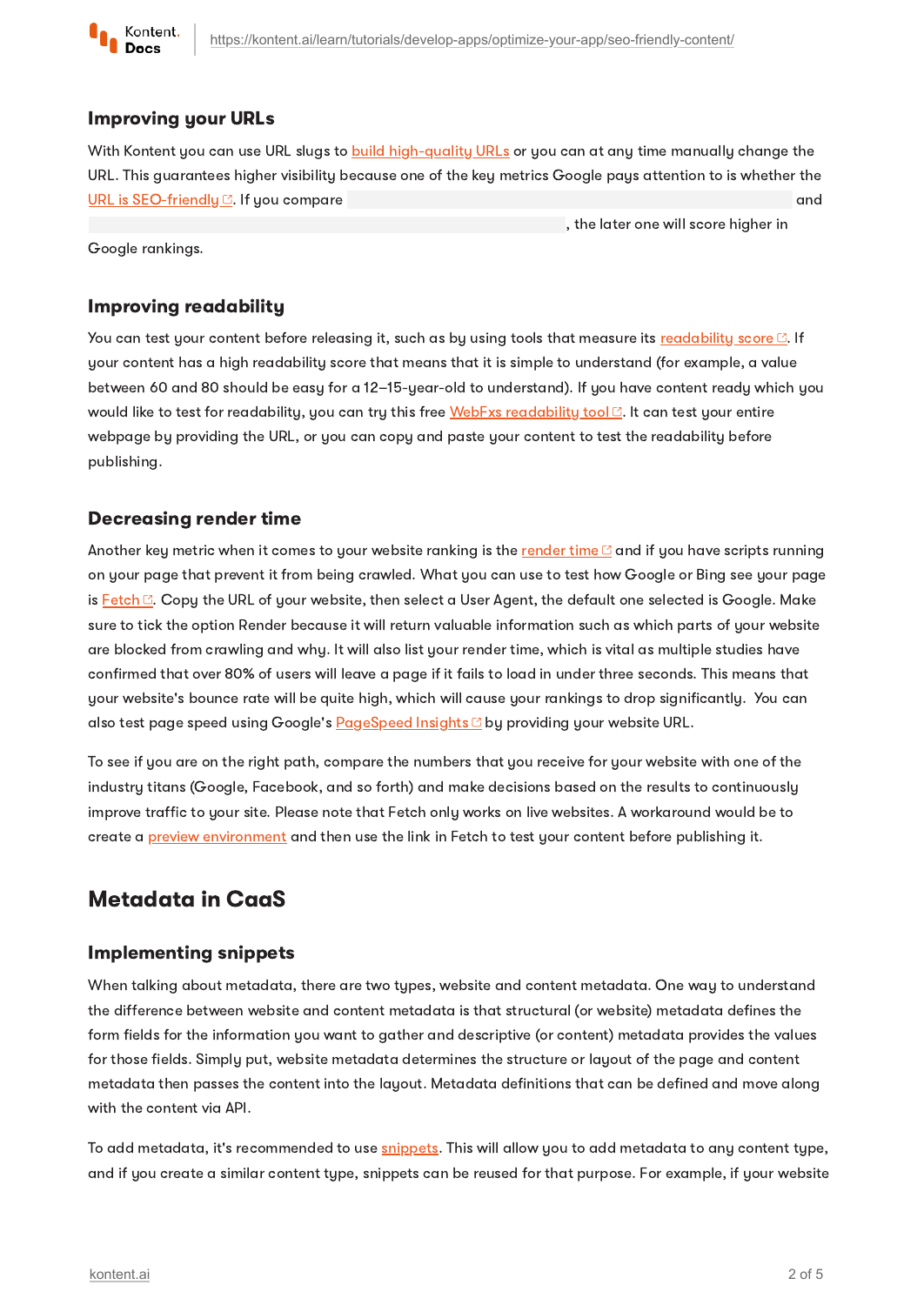

is going to contain both articles and landing pages, they'll use different content types but they will require similar [metadata](https://css-tricks.com/essential-meta-tags-social-media/) for sharing on social media  $\heartsuit$ .

| Content type snippet name                                                                   |   |   |
|---------------------------------------------------------------------------------------------|---|---|
| <b>SEO</b> metadata                                                                         |   |   |
|                                                                                             |   |   |
| ×<br>Text Limited to 60 characters                                                          | 佃 | 亩 |
| Meta keywords                                                                               |   |   |
| Element required                                                                            |   |   |
| Text                                                                                        |   |   |
|                                                                                             |   |   |
|                                                                                             |   |   |
| Characters<br>60                                                                            |   |   |
| Limit to                                                                                    |   |   |
|                                                                                             |   |   |
| Provide a comma-separated list of keywords that relate to the article. Example: lorem,ipsum |   |   |
| ×<br>Text Limited to 150 characters                                                         | 砸 | 前 |
|                                                                                             |   |   |
| <b>Meta description</b>                                                                     |   |   |
| Element required                                                                            |   |   |
|                                                                                             |   |   |
| Text<br>Limit to                                                                            |   |   |
| Characters<br>150                                                                           |   |   |

[Schema.org](https://schema.org/) <sup>2</sup> provides a collection of shared vocabularies webmasters can use to mark up their pages in ways that can be understood by the major search engines including Google, Bing, and Yandex. In other words, while you are creating snippets it is recommended to use the parameters provided in schema.org if you want to significantly improve the ranking of your published content.

### Implementing content groups

Another thing that you can do is create a content group, name it "Metadata", and either add the snippet you created before or add at least two text elements called Meta keywords and Meta description and a third URL slug element with the name URL pattern. If you decide to do this, the benefit is that your content creators won't have to think about metadata while writing content. Content creators can focus on their daily tasks and later, once the content has been finalized, SEO people can come along and tie it all together.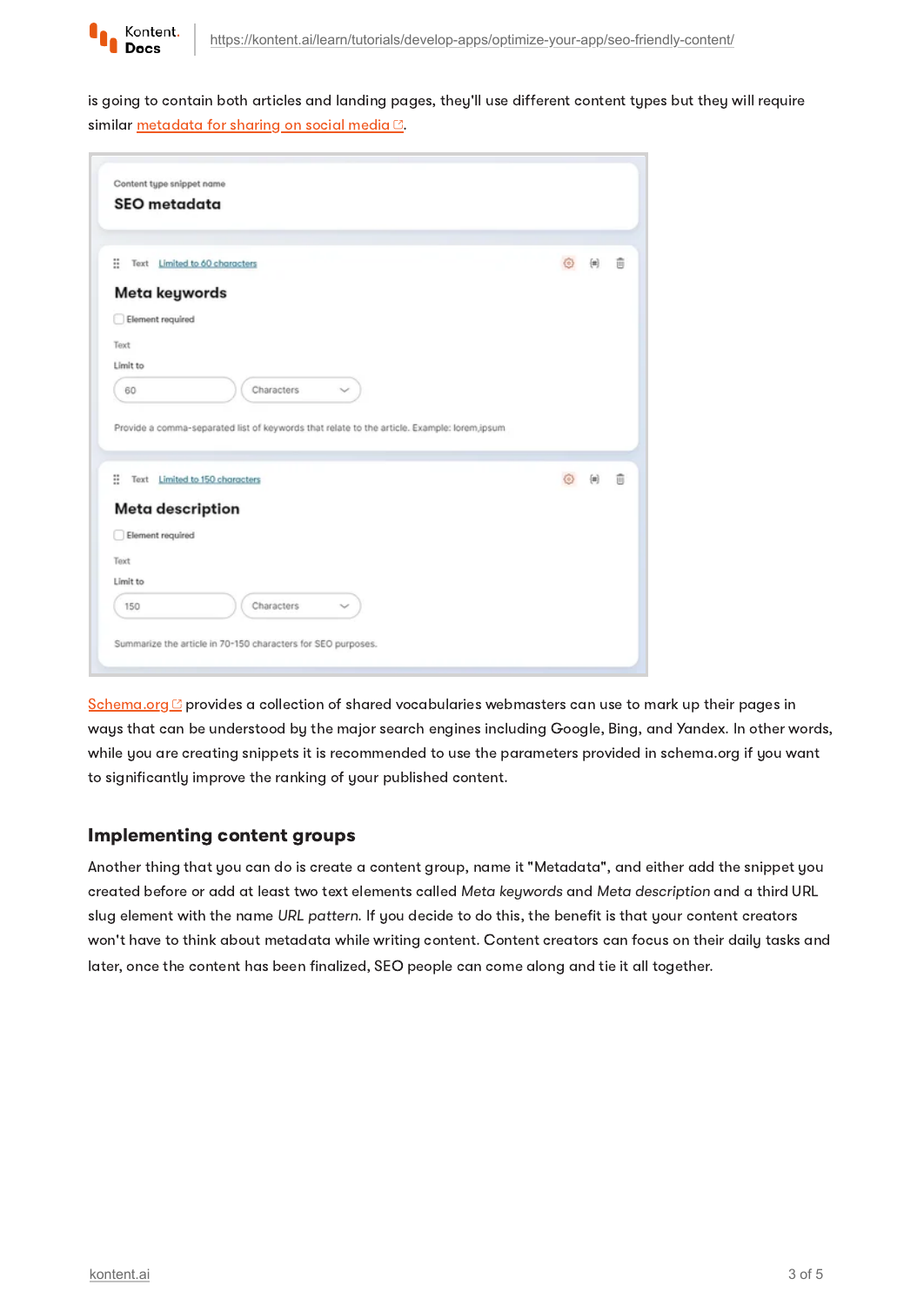

| 2 elements selected in this content group<br>Move to a content group: ~                                                                                           |   |                              |   |
|-------------------------------------------------------------------------------------------------------------------------------------------------------------------|---|------------------------------|---|
| Metadata <sub>[m</sub><br>+ Create new content group<br>Ħ<br>Text Required   Limited to 60 charge<br>Title                                                        | ⊛ | 60                           | 音 |
| Provide a title of the article.                                                                                                                                   |   |                              |   |
| H.<br>Rich text Image size limited to 3 MB I Image type limited to adjustable images                                                                              | ⊙ | $\langle \pm \rangle$        |   |
|                                                                                                                                                                   |   |                              | 亩 |
| Body                                                                                                                                                              |   |                              |   |
| Keep the article structured with concise paragraphs complemented with headlines that will help the reader navigate through the<br>article's content.<br>Text<br>м |   |                              | 合 |
| H.<br>Meta keywords                                                                                                                                               |   |                              |   |
| Provide a comma-separated list of keywords that relate to the article. Example: lorem.jpsum                                                                       |   |                              |   |
| H<br>$\bullet$<br>Text                                                                                                                                            | ◎ | $\left\{ \mathbf{m}\right\}$ | 音 |
| <b>Meta description</b>                                                                                                                                           |   |                              |   |

Make sure that your URL is [SEO-friendly](https://backlinko.com/hub/seo/urls)  $\mathbb{Z}$ . You can make all the fields mandatory and even limit them to a specific number of keywords that you allow, which will result in content developers resolving your SEO while creating new content. Content groups can also be used together with the schema.org parameters to achieve the best possible result. For example, if you were to create a content group named Books, you would check the properties that define a book according to [schema.org](https://schema.org/Book)<sup>[2]</sup>.

Now, besides the obvious information such as the title of the book and the author, what you can do to further improve the visibility of your content is to add the properties suggested by schema.org. For the sake of our example, say you want to list all the available formats of a book. You'd go to your content type named Books, create a content group named Formats, then add a Multiple choice field with the name bookFormat, and provide the values listed for book [schemas](https://schema.org/BookFormatType)<sup>[2]</sup>.

## Sitemaps

Sitemaps are important both for search engines crawling your website and for your visitors. A sitemap for search engines [enhances](https://kontent.ai/learn/tutorials/develop-apps/optimize-your-app/sitemaps-for-seo/#a-improve-seo-with-sitemaps) SEO of your website because it helps people find your content. With a sitemap for visitors, you can help people [understand](https://kontent.ai/learn/tutorials/develop-apps/optimize-your-app/sitemaps-for-seo/#a-help-people-understand-your-website-structure) the structure of your website.